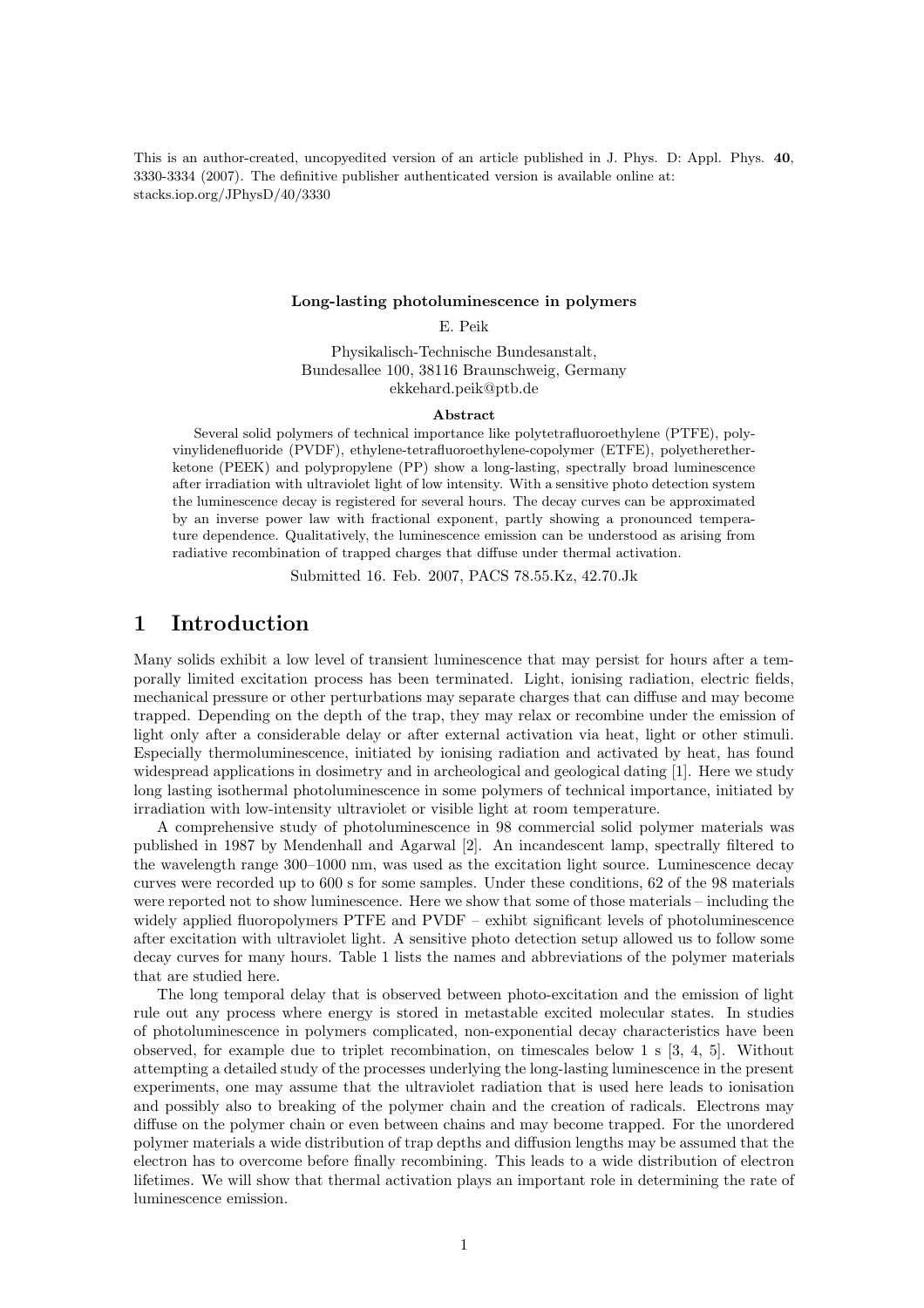Table 1: Abbreviations and names of polymers studied in this work. m-values: fractional exponent for the isothermal luminescence decay at room temperature (cf. Sec. 3). If applicable, two values for m are given:  $m_1$  for the temporal range from 500-10000 s and  $m_2$  for the long-term behaviour beyond 20000 s.

| Abbr.       | Name                                   | m <sub>1</sub> | m <sub>2</sub> |
|-------------|----------------------------------------|----------------|----------------|
| <b>ETFE</b> | ethylene-tetrafluoroethylene-copolymer | 0.3            | 0.8            |
| <b>PEI</b>  | polyetherimide                         | 0.7            |                |
| <b>PES</b>  | polyarylethersulfone                   | 0.6            |                |
| <b>PEEK</b> | polyetheretherketone                   |                | 1.0            |
| POM         | polyoxymethylene                       | 0.7            |                |
| PP          | polypropylene                          | 1.2            | 0.8            |
| <b>PSU</b>  | polysulfone                            | 0.9            |                |
| <b>PTFE</b> | polytetrafluoroethylene                | 1.0            |                |
| <b>PVDF</b> | polyvinylidene fluoride                | 0.5            | 09             |

### 2 Experimental

The polymers studied here (cf. Table 1) are in the form of bulk plastics of typical dimensions  $4 \times 4 \times 1$  cm<sup>3</sup> <sup>1</sup> While PEEK is of beige color and opaque, PEI and PSU are amber and transparent, PES is brownish and translucent, whereas POM, PP, ETFE, PTFE, and PVDF are whitish and translucent. Some of the materials show detectable luminescence already after exposure to indirect sunlight, most notably PEEK, and also PSU, PEI, PES, POM, and PP. For quantitative experiments, ultraviolet excitation with a low-pressure mercury discharge lamp is used with an intensity of approximately 5  $mW/cm<sup>2</sup>$  and a spectrum that consists essentially of the two resonance lines of Hg atoms at 254 nm and 185 nm. Less than 7% of the intensity of the lamp is emitted as visible light. Samples were exposed to the uv light for typically 60 s. The low intensity illumination does not lead to any noticeable heating of the sample. In some of the experiments forced venting with air was employed to avoid oxidation of the polymer from the ozone produced by the lamp. No difference in the luminescence properties is detected when this measure was not taken. Because only the long-term behaviour of the luminescence is of interest here, the samples were manually transferred from the illumination area into a light-tight box that houses the detection system. Detection typically started 20–30 s after the excitation had been terminated. The photon detector is a photomultiplier tube (PMT) with bialkali photocathode that is sensitive in the spectral range from 185 nm to 680 nm (quantum efficiency  $> 1\%$ ) and reaches a maximum quantum efficiency of nearly 25% for blue and ultraviolet photons. The PMT is operated in the photon counting mode and shows a dark count rate of less than  $3 \text{ s}^{-1}$ . In order to obtain stable PMT gain and a constant dark count rate for the low-level fluorescence measurements, the high voltage is applied to the PMT at least one hour before the start of the measurement. The PMT housing can be closed off from the sample compartment with a light-tight shutter so that the PMT is not blinded while the sample is mounted. Light from the sample is collected with an off-axis spherical concave reflector of 80 mm diameter, ensuring that about 10% of the photons emitted from the polymer surface reach the photocathode.

# 3 Photoluminescence decay curves

Figure 1 shows representative photoluminescence decay curves of the polymer materials studied here, plotted on a double-logarithmic scale. With the exception of PP and PEEK, all materials were measured at room temperature (20–22 $\degree$  C) after excitation with the mercury lamp. The PP sample was also excited with the Hg lamp but the sample temperature was actively stabilized at  $30<sup>o</sup>$  C. In the case of PEEK, activation was by exposure to standard work place illumination from white fluorescent tubes for 10 minutes and the temperature was stabilized at  $30^{\circ}$  C. The signal background due to photomultiplier dark counts was subtracted from all curves.

<sup>1</sup>High purity commercial plastics supplied by the companies Ensinger, Gehr and Thyssen-Krupp-Schulte were used. The samples are specified as being of natural composition, i.e. free from additives.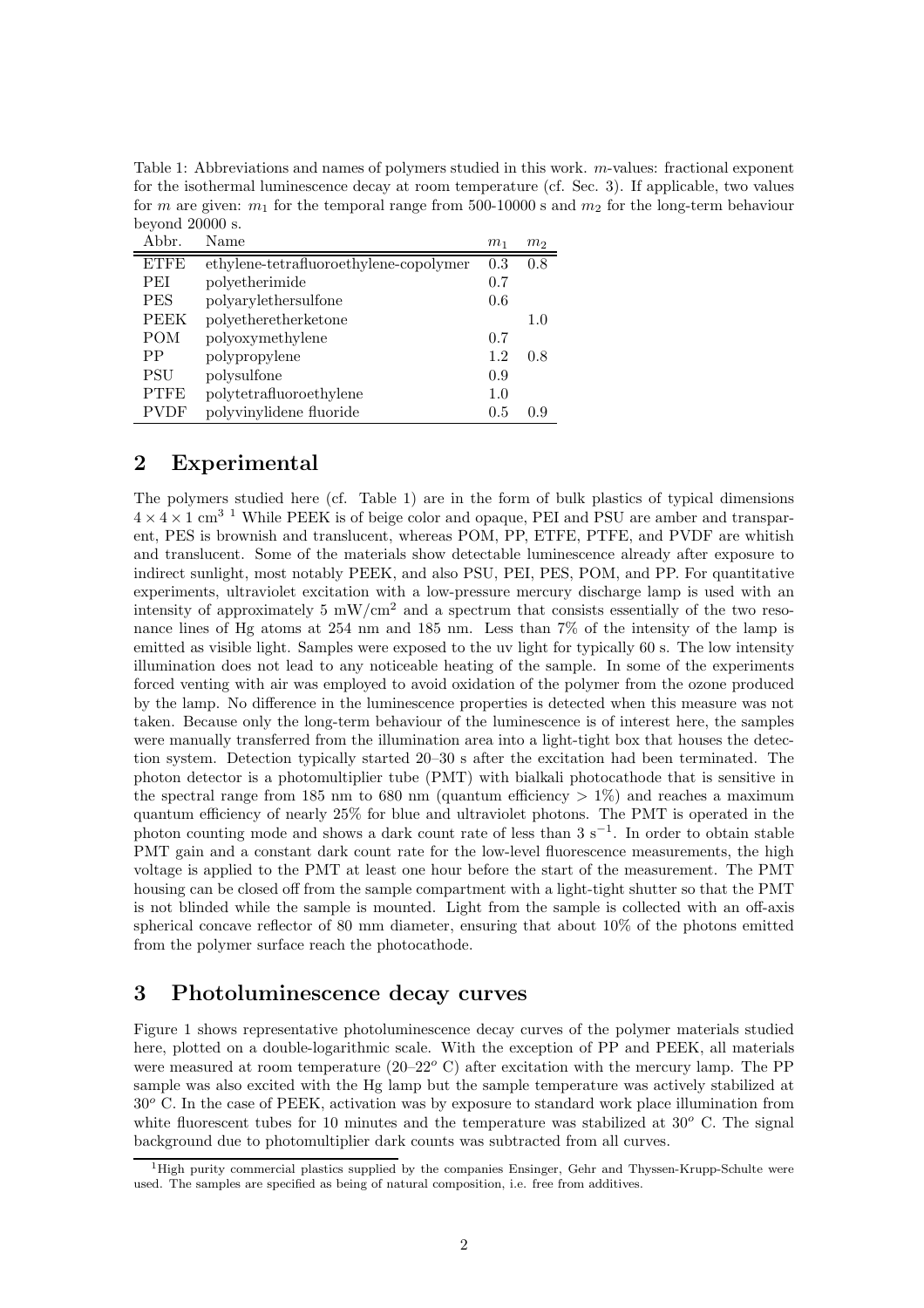

Figure 1: Isothermal photoluminescence decay curves for several polymer materials at room temperature (see text for experimental details).

A characteristic feature of these luminescence signals is the slow temporal decay. The curves of luminescence intensity  $I(t)$  versus time cannot be fitted by an exponential  $I(t) \propto \exp(-t/\tau)$ , neither by a  $I(t) \propto 1/t^2$  dependence. The latter would be characteristic for the so-called "bimolecular" decay of the density of luminescence centers N, governed by a  $dN/dt \propto -N^2$  differential law. The double logarithmic plot of  $I(t)$  shows that for most of the polymers and for significant fractions of the observation time the decay can be described by a function  $I(t) \propto 1/t^m$  where m is a fractional exponent in the range  $0.3 < m < 1.2$ . A decay law of this type was introduced by Debye and Edwards [6] and is often used heuristically in the description of luminescence decays of phosphors. Table 1 lists the m-values for the different polymers and for two different temporal ranges of validity. The range of m-values measured here is consistent with that observed in the photoluminescence decays of other polymers [2]:  $0.6 - 1.2$ . Exponents  $m = 1.175$  for PP and  $m = 1.029$  for PTFE have been reported for isothermal luminescence decay after excitation with X-radiation [7], in good agreement with our result for uv excitation. In the case of PTFE, an initial exponential decay with a time constant  $\tau = 5.4 \pm 0.3$  s can clearly be distinguished from the long-term behaviour that follows quite closely a hyperbolic  $I(t) \propto 1/t$  dependence, i.e.  $m = 1$ . Sintered PTFE and a thin PTFE film produced from a dispersion was also investigated and showed a somewhat smaller m-value of 0.8.

The m-value is convenient to characterize the temporal decay of the luminescence intensity, but it cannot be considered an intrinsic property of these polymers. For this reason we give only one significant figure for most of the results listed in Table 1. In many cases a strong temperature dependence is observed (cf. Sec. 5) and a dependence on the concentration of charges is probable. The luminescence decay in PEEK at times shorter than about 3000 s depends on the spectrum of the light that is used for the excitation. Short wavelengths from the mercury lamp or sunlight lead to luminescence components with faster initial decay, i.e. higher  $m$ -value, than excitation from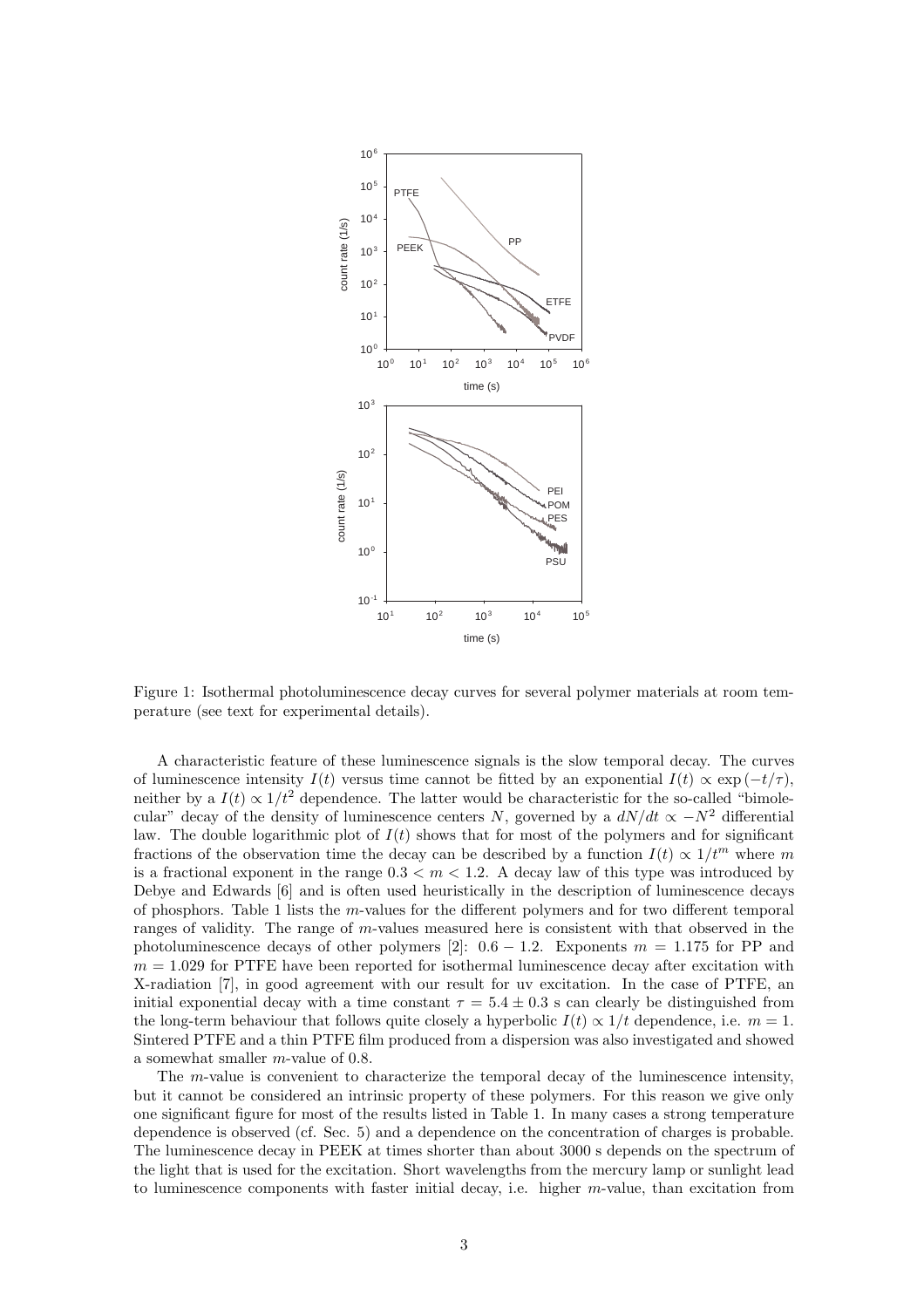an incandescent lamp. This indicates that different electron distributions are initially populated. In PVDF with excitation from the Hg lamp, a dependence of  $m$  on the thickness of the sample is observed, probably due to the wavelength dependence of the transmission of this translucent material. The thinner sample – with higher relative uv transmission – shows a faster initial decay of the luminescence.

Unlike an exponential decay that is described by a single time constant, the Debye Edwards decay law does not possess a characteristic time scale. If the exponent m fulfills  $m < 2$  the distribution of the lifetimes of the electrons before recombination does not even possess a finite mean value. This has led to the notion of "fractal time" [8], related to anomalous diffusion and Lévy distributions. If electrons are trapped and have to be released, either by tunneling or by thermal activation, the trapping time before recombination will depend on the depth of the trap. In an amorphous solid or in crystals with randomly distributed defects, the trap depths may show a wide distribution. Consequently, the ensemble of trapped charges that is created in the photoexcitation is subject to "aging", with the electrons in the deeper traps leading to luminescence with longer delay time. Several models have been proposed to relate the m-value or other characteristics of nonexponential luminescence decay curves to either the spatial [6, 9] or the energetic distribution [10, 11, 12, 13] of the charges. But, as will be discussed below, none of these models is directly applicable to describe the complex behaviour observed here.

### 4 Luminescence spectra

The spectral distribution of the luminescence of PTFE, ETFE, PVDF, PEEK and PP was investigated by sequentially placing a series of long-pass filters in front of the photomultiplier during the observation of the luminescence decay curve. The long-pass filter series was chosen with cut-off wavelengths (50% transmission) at 320 nm, 370 nm, 418 nm, 470 nm, 550 nm, and 610 nm<sup>2</sup>. Measurements were taken in the time interval of 150 s to 700 s after the excitation. Comparison of the first and a second sequence of filter measurements showed that in the cases of PTFE and PVDF emission at shorter wavelengths decays faster so that the center of the emission spectrum slightly shifts towards longer wavelengths with increasing time after the excitation. Quite generally, temporal changes in the shape of the emission spectrum can be expected if the radiative recombination proceeds from a distribution of charges that is subject to "aging" [9, 11] and if different luminescence centers contribute to the spectrum.

Figure 2 shows the distributions of the detected luminescence photons over seven wavelength intervals, as determined from the difference of the filter transmissions. The upper and lower wavelength limits of 190 nm and 680 nm are determined by the sensitivity range of the PMT. Significant emission at wavelengths below 320 nm is only observed from PVDF. The decrease of the signals at long wavelength may partly be due to the decreased sensitivity of the photomultiplier: its quantum efficiency is essentially constant over the wavelength interval 250–450 nm but falls off to about 10% of its peak value at 650 nm. The shape of the spectra of ETFE, PVDF and PP is similar, with the strongest emission in the wavelength region of 470–550 nm. In comparison, the spectrum of PTFE has its center shifted towards shorter wavelength and from PEEK a strong luminescence signal is detected at red wavelengths. Because PEEK is opaque this emission must essentially originate from the surface of the sample. For PTFE, measurements at short delay time show that the wavelength of the exponentially decaying emission with  $\tau = 5.4$  s is between 400 and 500 nm. Phosophorescence spectra of polypropylene have been reported previously for excitation by X-radiation [7] and by ultraviolet light [14, 15, 16] and – in agreement with our result presented in Fig 2 – emission was mainly detected in the wavelength range  $400-550$  nm. In [14] a phosphorescence spectrum of PTFE at the temperature of liquid nitrogen is presented, showing emission in the same range 400–550 nm.

In order to look for correlations between emission and absorption, measurements of the transmission spectra were performed for the translucent materials PTFE, ETFE, PVDF, and PP. In the wavelength range 300–800 nm the transmission of all these samples shows a steady decrease towards shorter wavelengths, indicating that it is limited by nonresonant scattering. The lowest photon energy that is strongly absorbed in PTFE is around 8 eV for a state that is delocalized over the chain and the ionization threshold is  $10.6 \text{ eV } [17]$ , significantly above the highest photon energy

<sup>2</sup>Schott filters WG 320, KV 370, KV 418, KV 470, KV 550, and RG 610 were used.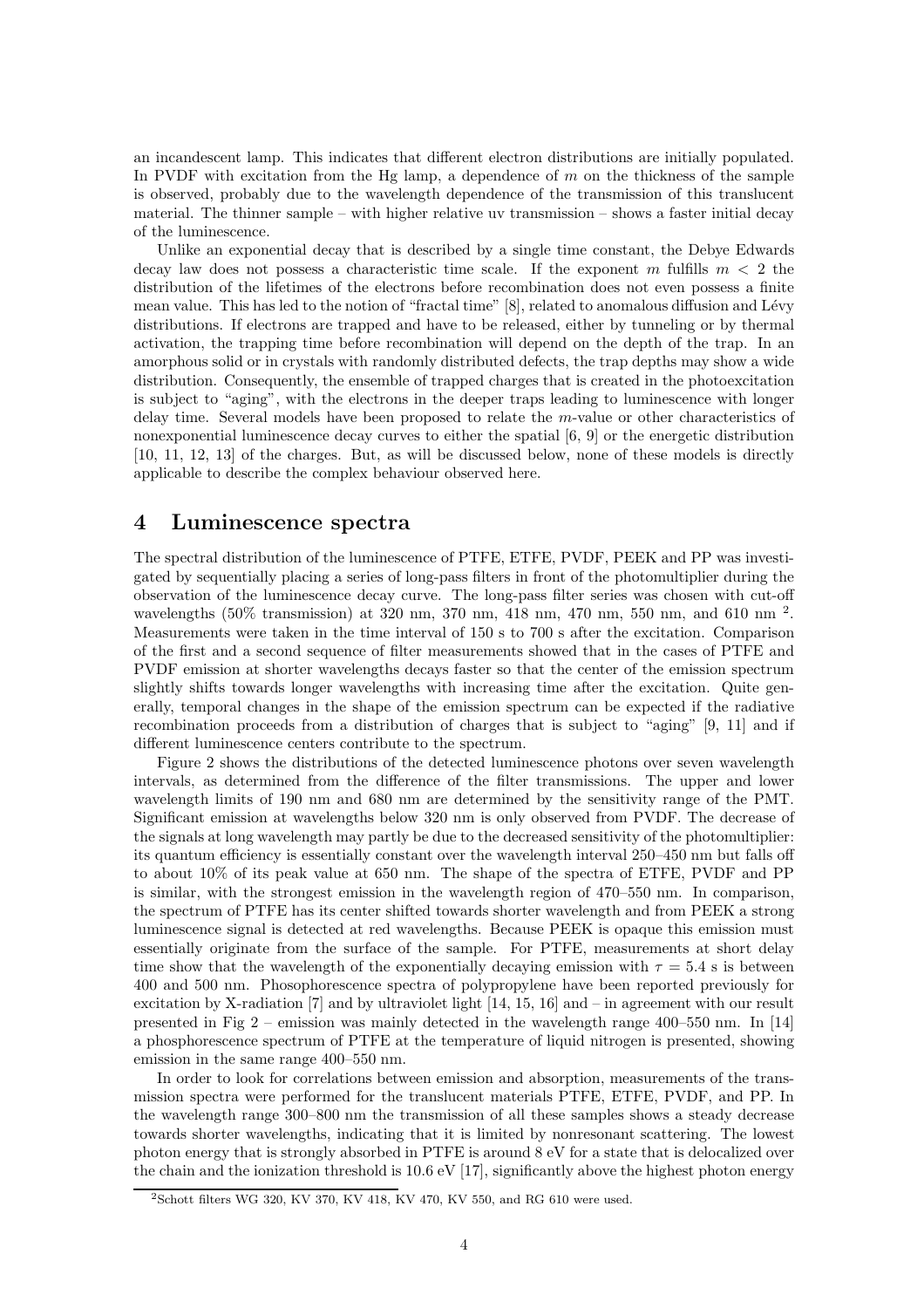

Figure 2: Spectral distributions of the photoluminescence from PTFE, ETFE, PVDF, PEEK and PP measured in seven wavelength intervals as transmission differences through a series of long-pass filters. Measurements were taken in the time interval from 150 s to 700 s after the uv excitation.

of 6.7 eV from the Hg lamp. Ionization and luminescence in the fluoropolymers must therefore be related to defects like unsaturated main chain groups or carbonyl groups, as it was suggested in [14].

# 5 Temperature dependence of the decay curve

In order to further elucidate the luminescence process, the temperature dependence was studied in the five polymers where luminescence was still detected after the longest delay times: PTFE, ETFE, PVDF, PEEK, and PP. When the samples were exposed to indirect sunlight and mounted in the detection system at room temperature, a significant increase in the luminescence intensity is observed from all of these polymers upon mild heating to 340 K. One may expect that an increase in temperature will lead to faster release of trapped charges and enhanced diffusion.

For quantitative measurements, polymer samples of 4 mm thickness were fixed on a heated aluminum plate. The temperature of the plate was stabilized before the illumination with the mercury lamp and was kept stable during the whole observation period. Experiments were performed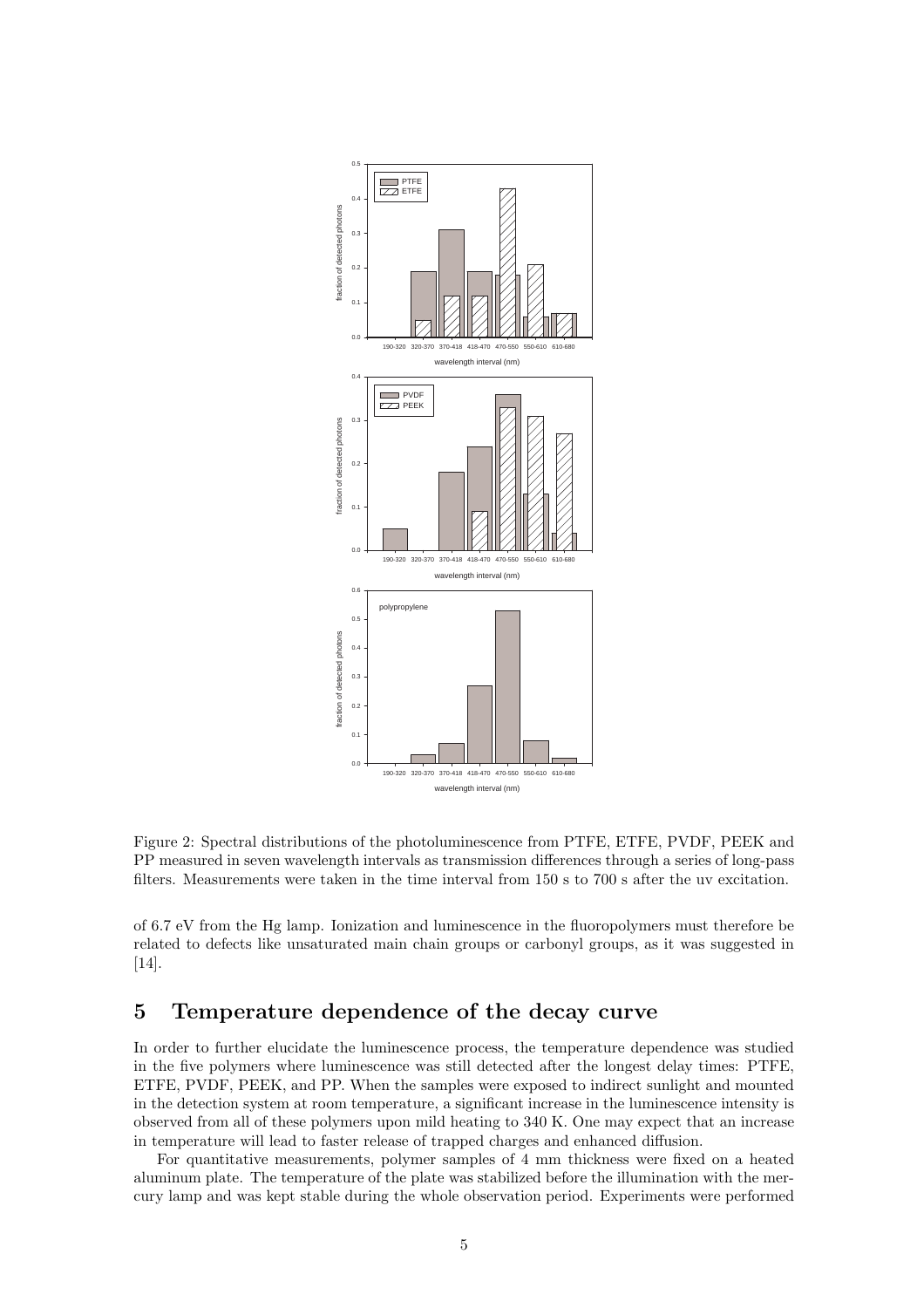

Figure 3: Isothermal photoluminescence decay curves from polypropylene and ETFE at two different temperatures: 303 K and 338 K.

at 303 K and at 338 K. In PEEK the long term m-value at 338 K is about 0.8 in comparison to 1.0 at 303 K. In ETFE and especially in PP strong changes in the temporal decay characteristics are observed at the higher temperature (cf. Figure 3). In ETFE the m-values for  $t > 10000$  s are about the same for both temperatures. In PP the shape of the decay curve changes completely, with the higher temperature leading to slower luminescence decay at short times  $(t < 1 h)$  and to an acceleration afterwards.

Qualitatively, both, an increase as well as a decrease of the m-value upon a temperature rise can be understood in a diffusion and trapping scenario: Luminescence emission will increase if the higher temperature leads to the faster release of the trapped charge from a given trap depth. On the other hand, heating may also lead to enhanced diffusion and an "annealing" that will favor the occupation of deeper traps and will consequently lead to longer delay times before recombination.

A simple expression for the temperature dependence of m has been proposed in [12, 13]: Assuming that the temperature dependence of the trapping time  $\tau_t$  in a trap of depth E is given by an Arrhenius law  $\tau_t \propto \exp(E/k_BT)$ , and assuming that the trap depths are distributed exponentially with  $P(E) = (1/E_0) \exp(-E/E_0)$  it can be shown that the luminescence decay curve would follow a  $I(t) \propto 1/t^m$  law with  $m = 1 + k_BT/E_0$ . Apart from the fact that most m-values observed here are smaller than 1, the observed temperature dependences are much more pronounced than predicted by this expression. In principle, one may try to reconstruct the shape of a spatial or energetic charge distribution from the observed luminescence decay curve, but the result would strongly depend on the model that is assumed for the recombination process.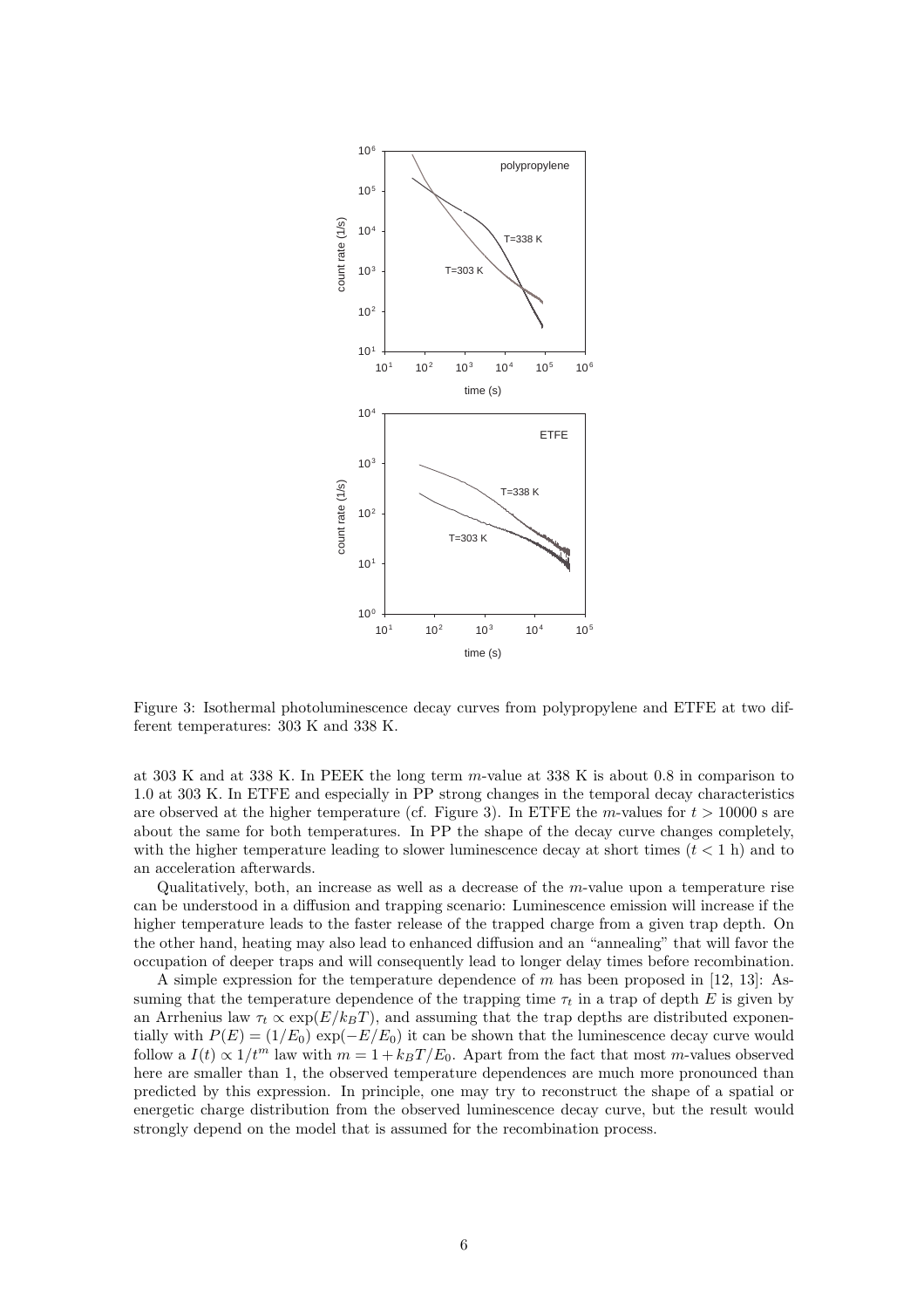## 6 Conclusion

We have shown that many solid polymers, including the fluoropolymers PTFE and PVDF that do not significantly absorb visible light, show long-lasting luminescence after irradiation with ultraviolet light of low intensity at room temperature. The luminescence emission has been characterized spectrally and temporally. It seems plausible that the underlying cause of the light emission is the thermally activated recombination of charges that were separated by the uv light. Additional information to corroborate this view may be obtainable from measurements of electrical properties like photoconductivity. Since optical transitions intrinsic to these molecules are not known it is possible that ionization and luminescence originate at defects of the polymer chain.

Originally, this study was motivated by the search for a suitable luminescence-free container material that should be chemically inert and mechanically stable for sensitive fluorescence experiments with acid solutions of radioactive isotopes. Because of the luminescence detected in most of the suitable materials, carbon fiber filled PEEK was finally selected for the application. In this material the black carbon fibers effectively absorb the intrinsic luminescence from the polymer.

If one wishes to use any of the polymer materials studied here in an optical system with sensitive photodetection, the uv-induced luminescence may be a nuisance and the purpose of this publication is partly to alert designers of this problem. PTFE, for example, is widely used as a diffuse reflector in radiometric systems and problems related to uv-induced fluorescence in diffuse reflectance standards made from sintered PTFE have already been reported [18, 19]. Positively, however, the study of anomalous diffusion and aging in soft matter that has been touched here is interesting in its own right. Here we have identified a new system that is easily accessible for further experimental studies.

## Acknowledgement

I wish to thank A. Höpe, U. Siegner, Chr. Tamm and K. Zimmermann for discussions and help with the experiments. This work was supported by DFG through SFB 407.

## References

- [1] See e.g.: Lang A, Rieser U, Habermann J and Wagner G A 1998 Naturwissenschaften 85 515
- [2] Mendenhall G D and Agarwal H K 1987 J. Appl. Polym. Sci. 33 1259
- [3] Stolzenburg F, Ries B and Bässler H 1985 Chem. Phys. Lett. 116 73
- [4] Romanowski Yu V, Gerhard A, Schweitzer B, Scherf U, Personov R I and Bässler H 2000 Phys. Rev. Lett. 84 1027
- [5] Rothe C and Monkman A P 2003 Phys. Rev. B 68 075208
- [6] Debye P and Edwards J O 1952 J. Chem. Phys. 20 236
- [7] Hu X and Mendenhall G D 1991 in: Radiation Effects on Polymers, ACS Sympos. Series Vol. 475, Eds. Clough RL and Shalaby SW (ACS Washington 1991) p 534-553
- [8] Shlesinger M F 1988 Ann. Rev. Phys. Chem. 39 269
- [9] Thomas D G, Hopfield J J and Augustyniak W M 1965, Phys. Rev. 140 A202
- [10] George T and Randle K J 1975 J. Phys. D: Appl. Phys 8 1585
- [11] Dunstan D J and Boulitrop F 1984 Phys. Rev. B 30 5945
- [12] Hagekyriakou J and Fleming R J 1982 J. Phys. D: Appl. Phys 15 163
- [13] Didier P, Guidoni L and Bardou F 2005 Phys. Rev. Lett. 95 090602
- [14] Charlesby A and Partridge R H 1965 Proc. Roy. Soc. A 283 312